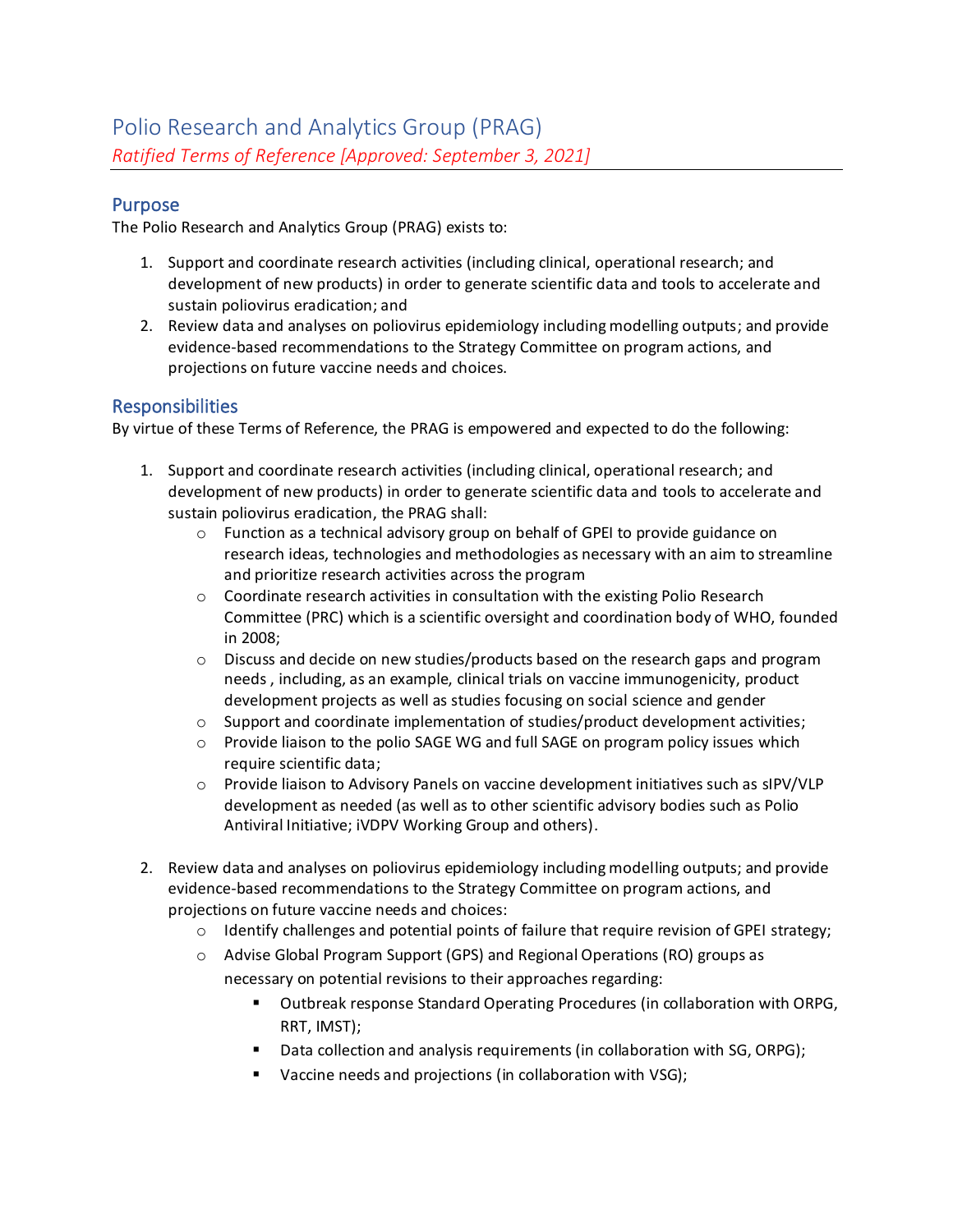- o Review VDPV epidemiology, assess progress and risks towards VDPV elimination and advise on relevant adjustments to the strategy when necessary (in collaboration with the Surveillance Group); and
- $\circ$  Collaborate with modelling groups supported by GPEI and relevant experts to generate modelling outputs and interpret different modelling outputs for program action.

### Gender Perspective

Gender mainstreaming (the process of assessing implications for women and men of any planned action, in all areas and at all levels) is an integral dimension to the achievement of gender equality, which is considered a powerful determinant of health outcomes and a major factor in the movement towards polio eradication.

The PRAG is responsible for supporting gender mainstreaming and the GPEI gender strategy within the group by:

- Dedicating time to develop and undertake activities to mainstream gender in their respective group, in conjunction with the Gender Mainstreaming Group (GMG), on an annual basis, and ensuring completion of activities (e.g., training via webinars, coaching, and/or mentoring).
- Leveraging technical support from the GMG, where feasible and applicable, throughout the course of activities (i.e., across program planning, design, implementation, monitoring, evaluation) to ensure that a gender equality lens is being applied.
- Being aware of GPEI's Gender Equality Strategy KPIs and implementing actions to help meet the expected results, leveraging support from the GMG, where needed.

## Composition & Secretariat

The PRAG shall be led by a Chair and Vice Chair and shall consist of core members from each GPEI partner as well as additional regular or ad-hoc members as needed to fulfill the group's responsibilities. Each GPEI partner will have one voting member.

### Leadership

- The PRAG shall be led by a Chair and Vice-Chair.
- The SC will appoint the named parties for the roles of Chair and Vice-Chair after soliciting feedback from the PRAG members, using coordination support from the SC Secretariat. It is recommended that the individuals nominated to these two roles do not come from the same organization.
- The term for each role is 12 months, with the option for rotation (preferred) or renewal at the discretion of the SC.

### Additional Group Member Selection & Roles

- Additional membership of the PRAG shall consist of as many individuals as the Chair deems necessary to efficiently and effectively fulfill the group's responsibilities.
- While the PRAG may include broad representation of GPEI partner agencies, the division of responsibilities across individuals and agencies shall be based on capabilities and capacities rather than a principle of institutional parity.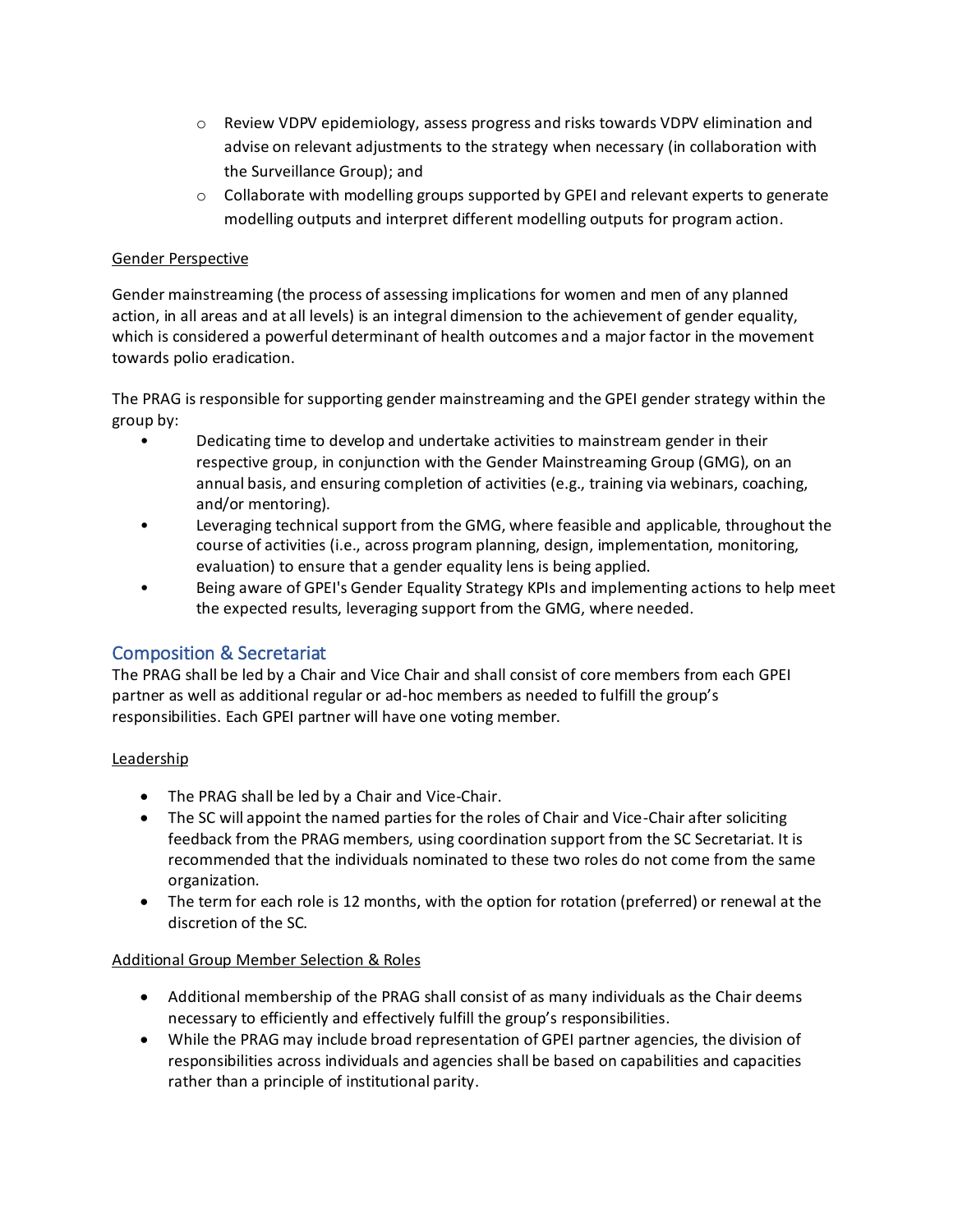- The SC shall assign individuals from partner agencies to the PRAG in accordance with the needs communicated by the Chair and in alignment with these Terms of Reference.
- PRAG membership should not be limited to GPEI partner agencies, members from PATH, FDA, modelling and other relevant research institutions/agencies could be included on regular or adhoc basis.

### Membership Expectations

In general, individual members of the PRAG have the following responsibilities:

- Be familiar with the charge and work of the PRAG.
- Have pertinent expertise (e.g., epidemiology, business) and/or represent the perspective of an agency or stakeholder group.
- Attend 70% of all meetings (and for the entire duration of the meetings).
	- $\circ$  A committee member who misses two consecutive meetings, when the member has not made a case for exception to the Chair, may be replaced.
	- $\circ$  If replacement of a member is required, the Chair will flag the issue with the pertinent agency and make the request.
- Be actively engaged at all meetings and provide relevant and focused comments (e.g., ensure that you have read circulated pre-read materials and have developed perspective on the topic area prior to attending the meeting).
- Dedicate time to participating in and/or leading work/activities, outside of planned meeting times.
	- $\circ$  The specific amount of time is to be estimated by the Chair and Vice-Chair and discussed with individual members at the start of the year but is generally expected to range from 10 to 20 hours/month.
- Demonstrate flexibility in unanimity building discussions and take different perspectives into account.
- Relay discussions and updates on work undertaken, back to the member's respective agency, to ensure coordinated efforts across GPEI and the agency (e.g., to minimize duplicative activities).
- Efforts will be made to guarantee gender balanced representation of members (ideally 50% women and 50% men) and to alternate among different level positions (to avoid appointing only junior positions).
- All core members will be offered additional gender training opportunities according to their needs/competencies.

For groups that have distinguished Core Members vs. Non-Core Members in their respective TOR:

- For Core Members, the above applies.
- For Non-Core Members (i.e., Supplementary or Liaison Roles), the Chair determines the responsibilities.

For partner agencies that propose individual member names to serve on the PRAG, the above must be taken into consideration. The recommendation is to discuss capacity with the potential candidate, prior to a proposal to serve on the PRAG.

### Secretariat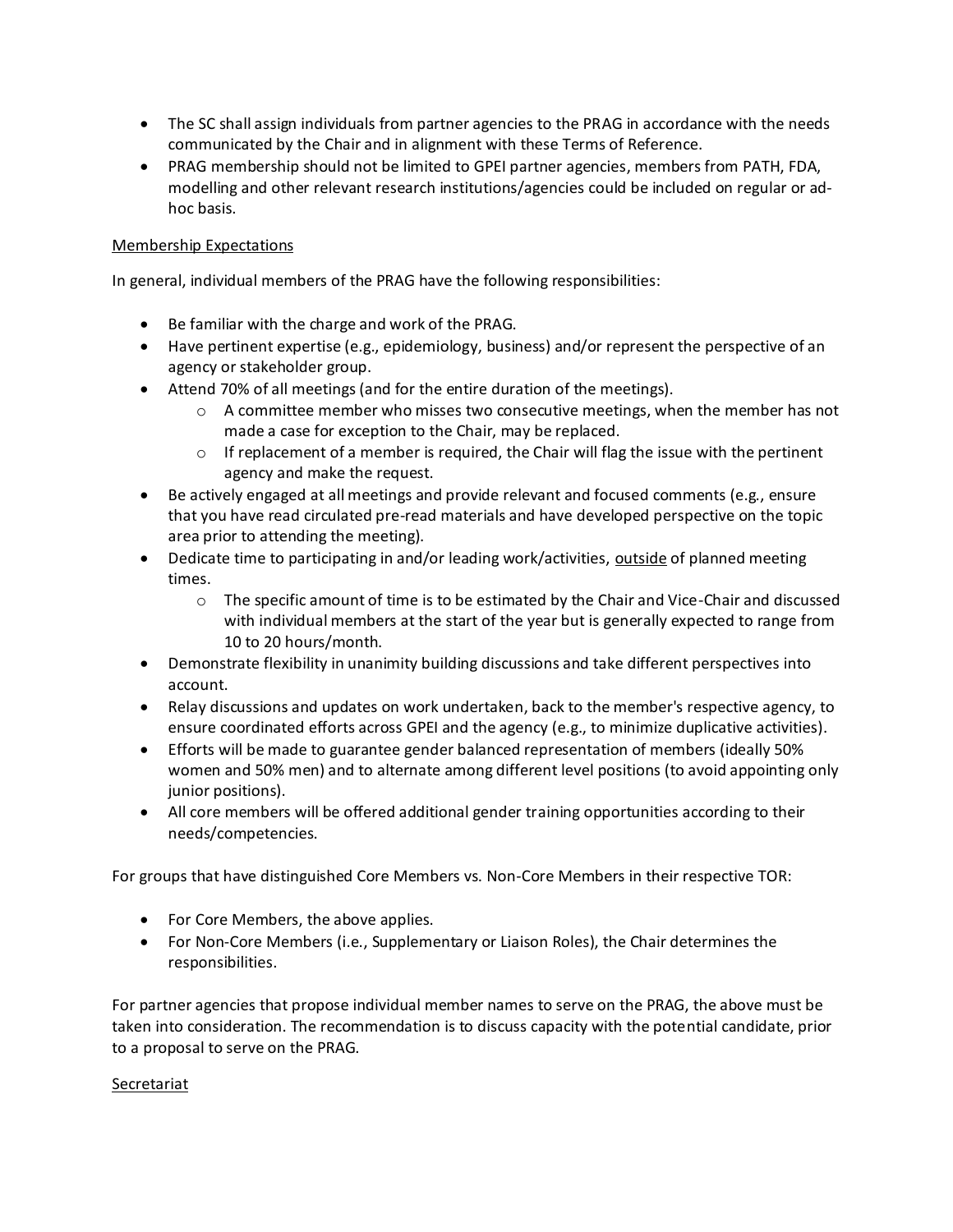- The Secretariat role shall be determined by the Chair.
- There shall be one individual designated as the primary contact for the Secretariat, regardless of how many individuals actively work to support the PRAG in its activities.
- The Secretariat supports the PRAG with the following, as needed:
	- o Facilitating work in collaboration with the Chair and Vice-Chair;
	- o Scheduling meetings;
	- o Planning logistics;
	- o Compiling agendas;
	- $\circ$  Distributing meeting materials (pre-reads and post-discussion), including meeting minutes;
	- $\circ$  Tracking action items and coordinating on progress to closure of action items;
	- $\circ$  Scheduling and preparing progress reports, in conjunction with the Chair and Vice-Chair;
	- o Coordinating with other groups; and
	- o Maintaining responsibility for relevant documents (e.g., knowledge management / information management/online portal for sharing materials).

## **Accountability**

### **Accountability**

- The PRAG is accountable to the SC via the EMU.
- Individual PRAG Members serve in their roles at the nomination of the SC and the Chair.

### Decision Making

Key decisions made by the PRAG may include:

- What studies to be conducted and in which study sites to address research priorities;
- Study design; and
- Conclusions and interpretations from analytical/modelling work.
- Unanimity is the ideal for all decisions made by the PRAG and should be pursued wherever possible.
- If unanimity cannot be reached, a majority vote will be the deciding factor. Each agency stipulated in the TOR with voting rights (e.g., core member) gets one vote.
- If a majority vote cannot be reached, the Chair of PRAG will escalate to the EMU. The EMU will determine the appropriate next step on the escalation path (e.g., mediation attempt, escalation to SC).
- For decisions with significant strategic impact, if a member dissents with a particular decision, escalation may be made to the EMU. The EMU decides whether a further review is required by the SC, on a case-by-case basis; if escalated to SC, their decision will be final.

### Reporting

- The PRAG, led by the Chair, shall report progress to the SC on a quarterly basis and as requested by the EMU.
- In coordination with the EMU, the PRAG shall also contribute to status reports for the POB as requested.

## Rhythm of Business